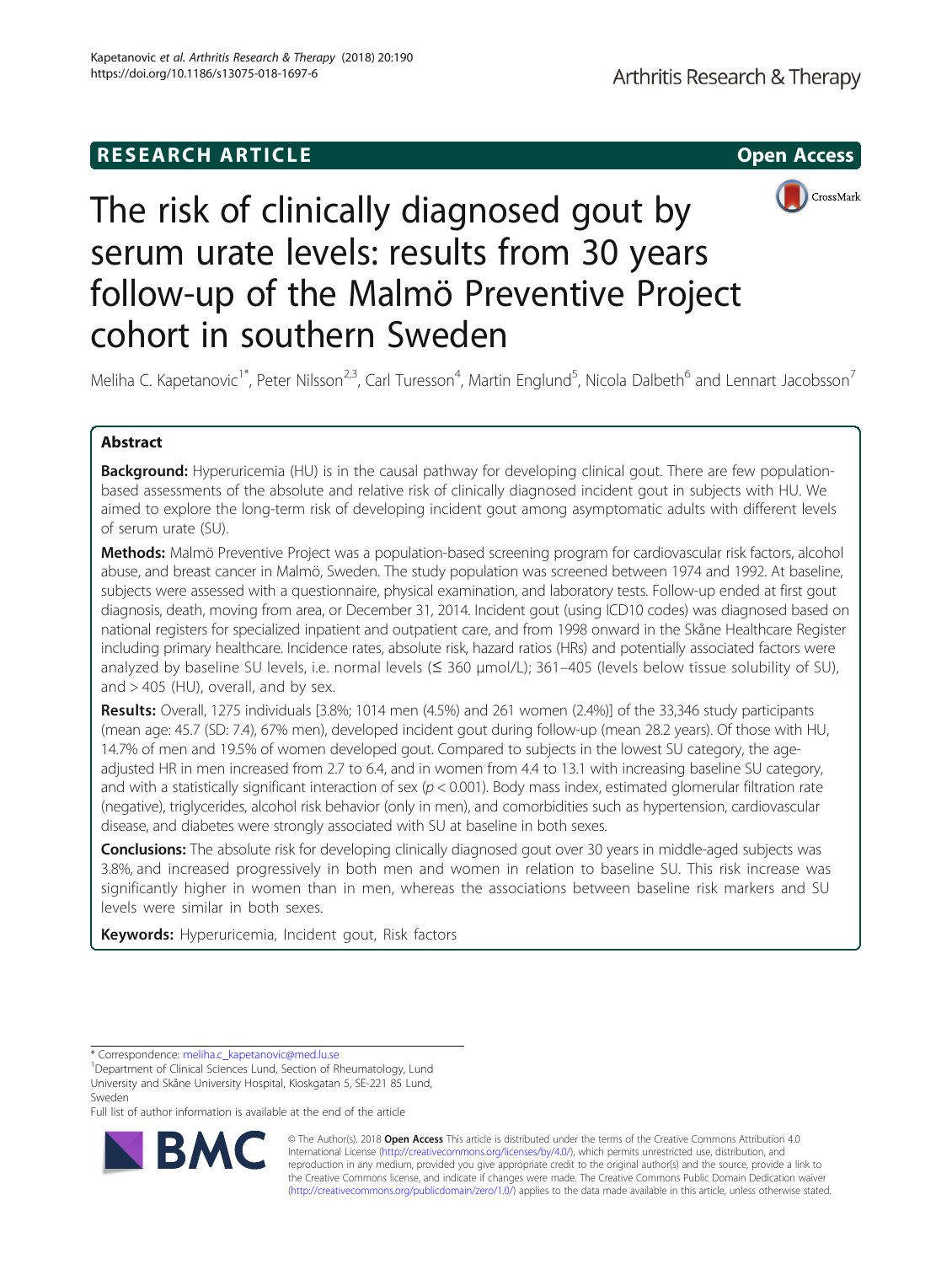# Background

Hyperuricemia (HU) is defined as serum urate concentrations above its levels of solubility in the serum  $[1-9]$  $[1-9]$  $[1-9]$  $[1-9]$ , which is considered to be at approximately 405 mmol/L (6.8 mg/dL) [[10\]](#page-8-0). We have previously reported a prevalence of 1.7% for clinically diagnosed gout among adults in two regions in Sweden [[11,](#page-8-0) [12](#page-8-0)], but there are limited data regarding the risk of incident gout in individuals with asymptomatic HU [[9\]](#page-8-0). Asymptomatic HU is common and, depending on the chosen cutoff value, figures of 10–20% have been reported in Western populations  $[1-3]$  $[1-3]$  $[1-3]$  $[1-3]$ . Unpublished data from the ongoing Swedish CArdioPulmonary BioImage Study (SCAPIS) in Sweden suggest that 20% of men and 12% of women with mean age 57 years have HU (personal communication, Mats Dehlin). A systematic review and meta-analysis of studies conducted in China reported pooled prevalence of HU and gout being 13.3% and 1.1%, respectively [\[7](#page-8-0)]. HU and gout have repeatedly been reported to be associated with the metabolic syndrome, several comorbidities, and unhealthy lifestyle factors in non-European and European populations [\[13\]](#page-8-0). It is commonly referenced that 10–20% of subject with HU will develop clinically relevant gout, the most established adverse health outcome of HU  $[1, 5, 5]$  $[1, 5, 5]$  $[1, 5, 5]$  $[1, 5, 5]$ [6,](#page-8-0) [9](#page-8-0)], whereas it still debated whether HU is causally related to other chronic diseases such as cardiovascular disease (CVD), kidney disease, dementia, or cancer [\[13\]](#page-8-0), or not. At present, asymptomatic HU is therefore not considered as an indication for urate-lowering therapy (ULT) [[14](#page-8-0)]. The risk of incident gout has been reported to increase with duration of HU and degree of increased SU levels [\[1,](#page-8-0) [3](#page-8-0), [4,](#page-8-0) [7](#page-8-0)–[9,](#page-8-0) [13](#page-8-0), [15](#page-8-0)]. These estimates are all based on population outside Europe and often on relatively small samples [\[1](#page-8-0), [3,](#page-8-0) [4](#page-8-0), [7](#page-8-0)]. Population-based studies from northern Europe are lacking.

Thus, the aims of the present study were: (1) to determine the long-term absolute and relative risks of incident clinically diagnosed gout among adults without gout by different levels of baseline HU; and (2) to describe the relation between SU levels and potentially associated factors. For the analyses we used participants in the Malmö Preventive Project (MPP), a large-scale population based screening and case-finding program for cardiovascular risk factors, alcohol abuse, and breast cancer in Sweden.

# Methods

# Malmö Preventive Project (MPP) **Setting**

In the city of Malmö, a screening program for cardiovascular risk factors, alcohol abuse, and breast cancer was started in 1974 at the Department of Preventive Medicine, University Hospital, Malmö, Sweden [\[16\]](#page-8-0). At the study start, the city population comprised approximately 250,000 inhabitants. The aim of MPP was to screen large strata of the adult population in order to find high-risk individuals for preventive interventions directed against cardiovascular risk and alcohol abuse. No specific intervention was offered to subjects with HU.

A total of 33,346 subjects participated in the health survey and their data constitute baseline information. The study population was screened between 1974 and 1992, with a total of 22,444 men and 10,902 women attending. The overall attendance was 71% (range 64–78% for different years). Men were mostly screened in the first half of the period (1974–1982), and women in the latter half (1981–1992), thus with different length of follow-up time. The main results of this survey were de-scribed previously [[16](#page-8-0)].

#### Baseline information from survey

Subjects were invited to participate in a health screening which included: a self-administered questionnaire with 260 questions gathering information on socioeconomic factors, history of CVD, hypertension and diabetes mellitus (DM) (including family history for these conditions), smoking habits, alcohol consumption behavior, physical activity at work and during leisure time, dietary habits and weight gain, presence of signs and symptoms of CVD and history of malignancies); a physical examination (including weight, height, body mass index (BMI), and blood pressure), and laboratory testing (including serum urate level [SU], s-cholesterol; fs-triglycerides, s-creatinine, fasting blood glucose).

Estimated glomerular filtration rate (eGFR) was calculated using the Malmö-Lund revised equation based on the Swedish population [[17\]](#page-8-0).

Alcohol consumption behavior was studied using the Malmö modified brief Michigan Alcohol Screening Test (Mm-MAST) comprising nine questions regarding alco-hol habits [\[18](#page-8-0), [19](#page-8-0)]. These were: "Do you take a drink before going to a party?", "Do you usually drink a bottle of wine or corresponding amounts of alcohol over the weekend?", "Do you drink a couple of drinks (beers) a day to relax?", "Do you tolerate more alcohol now than you did 10 years ago?", "Have you difficulties not drinking more than your friends?", "Do you fall asleep after moderate drinking without knowing how you got to bed", "Do you have a bad consciousness after a party?", "Do you take a drink (a beer) after the party?" and "Do you try to avoid alcoholic beverage for a determined period of time e.g. a week?" Confirming answers to at least two of these questions was used to identify the alcohol risk consumption behavior in the present study according to previous studies [\[18](#page-8-0)–[20\]](#page-8-0). Mm-MAST could not be analyzed for women due the high frequency of missing data.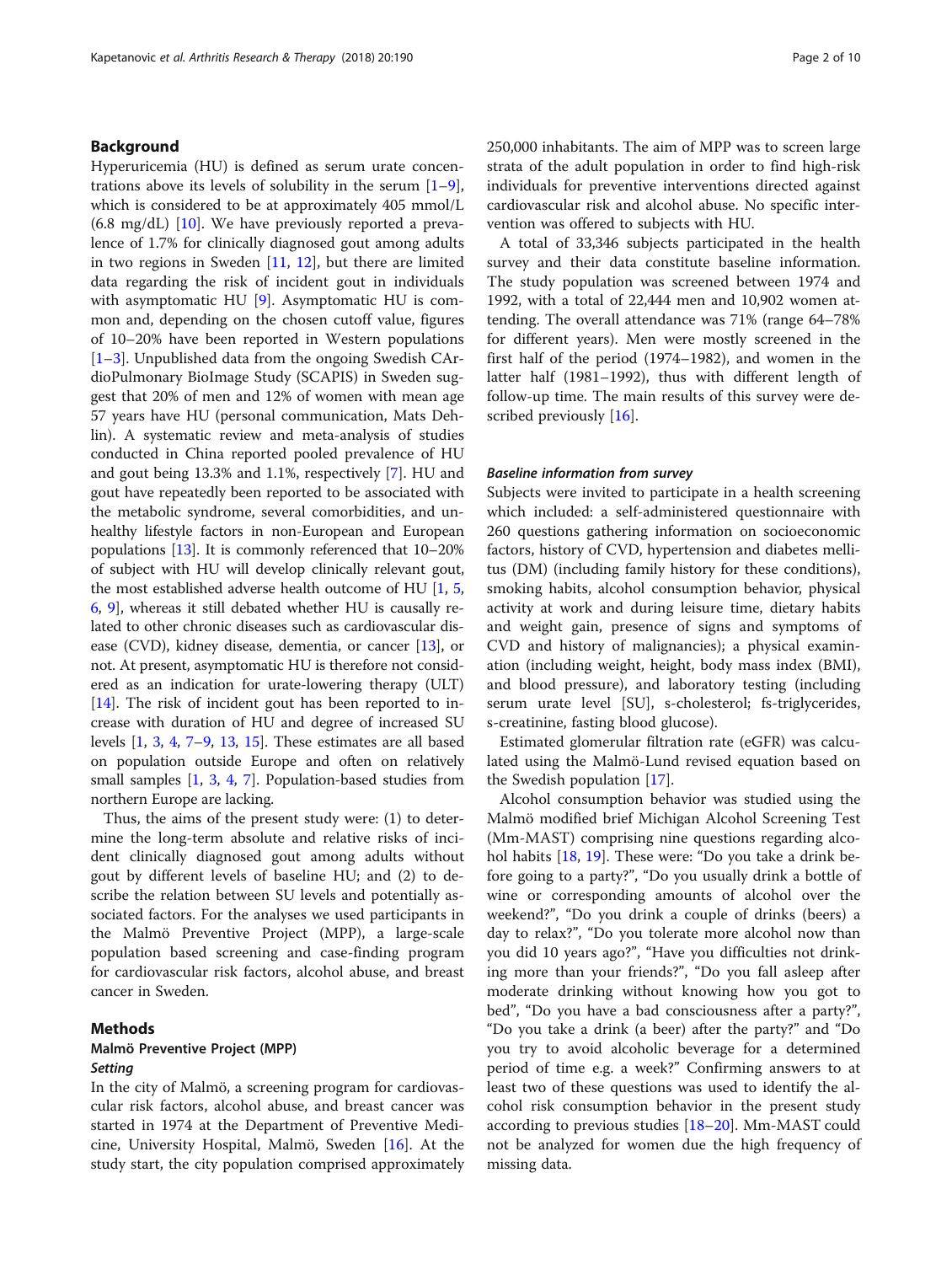A question regarding history of gout was included in the questionnaire. In the present study, concomitant CVD (yes/no) at baseline was defined as history of angina pectoris, myocardial infarction (MI) or concomitant medication for heart disease, and DM at baseline (yes/ no) as fasting blood glucose ≥6.7 mmol/L (in blood, according to contemporary reference levels in the 1970s) or history of DM. All individuals with a systolic blood  $pressure \geq 160$  mmHg at baseline, or those who reported being on antihypertensive treatment, were considered to have hypertension.

Data on marital status, retrieved from the Swedish population and housing census were categorized in five categories: "unmarried", "married", "divorced", "widow/ widower", and "not specified" [[21](#page-8-0)].

#### Identification of incident gout and follow-up

In order to identify all gout diagnoses (using International Classification of Diseases version 10 [ICD10] codes) given at visits to physicians within primary care (from 1998), specialized inpatient (from 1974) and outpatient specialized care (from 2001) the MPP cohort was linked to regional healthcare register (The Skåne Healthcare Register; SHR) and to National Patient Register (NPR), respectively.

Follow-up started at the time point of baseline screening that could vary between 1973 and 1992. Participants were followed until date of first gout diagnosis, death, moving from area, or December 31, 2014. Since the method for identifying incident gout was based on inpatient care up to 1998 and all types of care thereafter (including primary care), results are presented also for the two time periods separately; screening up through 1997 (or end of follow-up if before) and from 1998 until end of follow-up.

Baseline SU levels were stratified into three categories: i.e. normal levels ( $\leq$  360; 361–405 (levels below tissue solubility of UA) and > 405 μmol/L, based on the conception that urate saturation occurs at levels  $>405$   $\mu$ mol/L at physiological pH and body temperature and that levels  $≤360$  μmol/L is the treatment target for ULT [\[10](#page-8-0)]. HU was defined as SU > 405 μmol/L.

#### Statistical analysis

Pearson correlation, Mann-Whitney U test and chisquared test were used to analyze the associations between, on one hand, comorbidities, socioeconomic and lifestyle-related factors, with SU levels and HU on the other.

Cox regression models, stratified by sex, were applied to determine the hazard ratio (HR), with 95% confidence intervals (95% CI) of incident gout during the two time periods, i.e. date of baseline screening through December 31, 1998, and from January 1, 1999 through December 31, 2014; unadjusted and age-adjusted. The proportional hazard (PH) assumptions for Cox regression analysis were evaluated graphically in survival curves and log-minus-log plots and were found to be valid for the two time periods separately. Interactions between SU category and sex were tested in models separately for the time periods that included all subjects.

Incidence rates of gout in patients with different SU levels were calculated separately for men and women, both for the whole period of follow-up and stratified for the two time periods. Incidence was computed as number of individuals with first-time diagnosis of gout divided by the sum of follow-up time (person-years at risk) by sex and SU level category. A Poisson distribution was assumed when estimating 95% CIs for incidence rates. All analyses were performed by use of IBM SPSS Statistics 24 (IBM Corp., Armonk, NY, USA).

#### Ethical considerations

The ethical approval was obtained from the Regional Ethics Committee at Lund University (Dnr 85/2004).

#### Results

# Study participants

In total, 33,346 individuals (67% men, mean age 45.7 years at inclusion, mean follow-up 28.2 years; SD 8.4 years) participated in the MPP, and contributed overall with 936,826 person-years at risk (men: 647,114 person-years, women: 289,712 person-years). Patients with gout prior to inclusion  $(n = 11)$  were excluded from the analysis.

Table [1](#page-3-0) summarizes the baseline characteristics of all participants MPP, stratified by sex.

#### Baseline HU

In total, 33,335 individuals (22,433 men and 10,902 women) were included and SU data were available in the vast majority of participants (22,368 men, 10,848 women). Altogether 2191 (9.8%) men and 164 (1.5%) women had HU (> 405 μmol/L) at baseline.

# Relation between baseline SU and other baseline characteristics

In men, SU at baseline correlated with higher BMI  $(r = 0.32)$ , systolic blood pressure  $(r = 0.14)$ , triglycerides (*r* = 0.25), Mm-MAST ≥2 (*p* < 0.001; Mann-Whitney test), lower estimated glomerular filtration rate (eGFR)  $(r = -0.18)$ , as well as with hypertension and CVD history  $(p < 0.001$ , Mann-Whitney test). Significant but weaker associations were seen between SU and total cholesterol  $(r = 0.11)$ , Mm-MAST score  $(r = 0.08)$ , fasting blood glucose ( $r = 0.04$ ), erythrocyte sedimentation ratio (ESR) ( $r =$ 0.03), and history of one or several kidney stone attacks  $(p < 0.009$  and  $p = 0.03$ , respectively; Mann-Whitney test).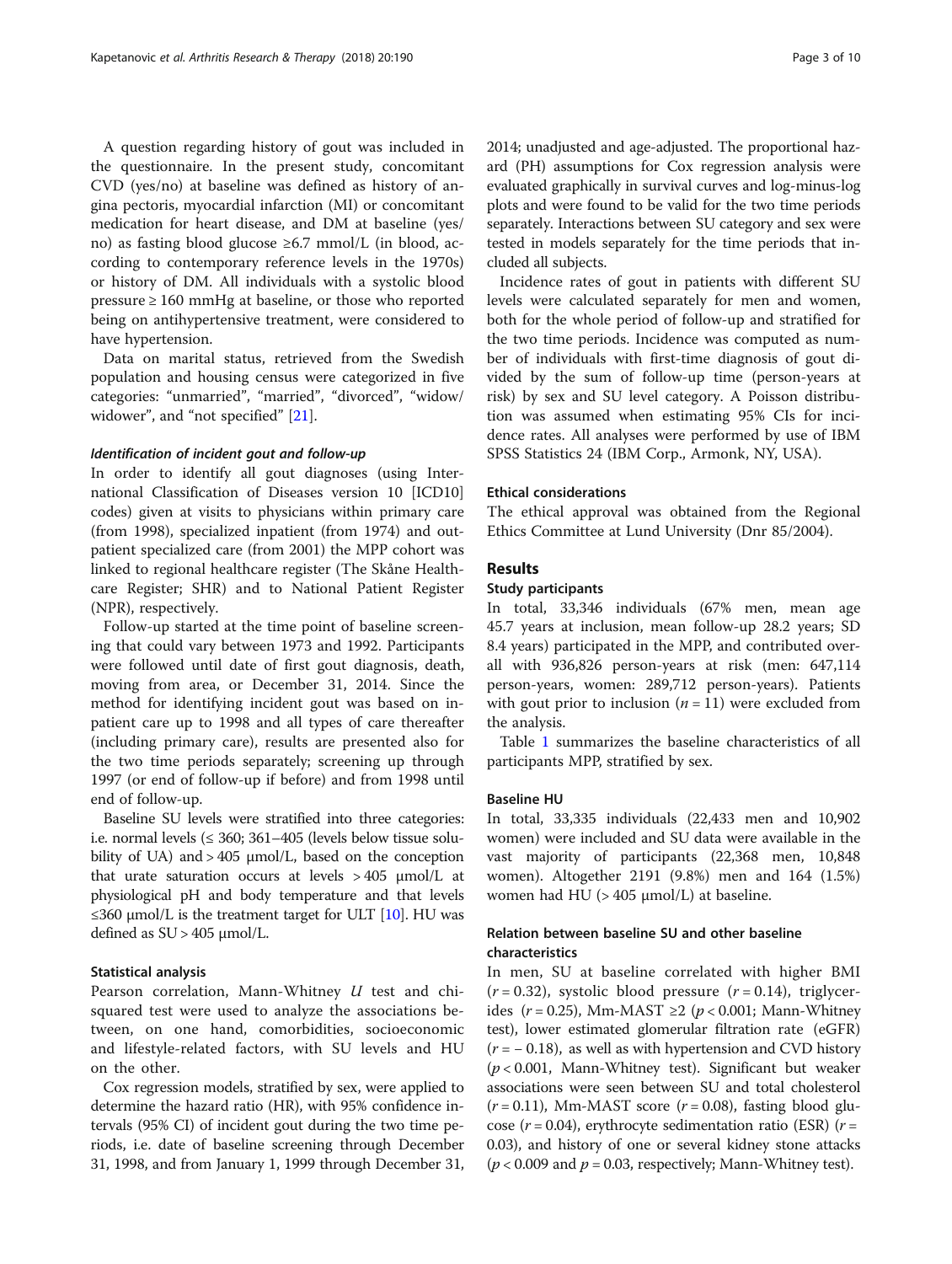<span id="page-3-0"></span>Table 1 Baseline characteristics of participants in the Malmö Preventive Project (MPP) stratified by sex

|                                                                       | All           | Men           | Women         |
|-----------------------------------------------------------------------|---------------|---------------|---------------|
| Sex, men n (%)                                                        | 33,335        | 22,433 (67.3) | 10,902 (32.7) |
| Age* (years)                                                          | 45.7 (7.4)    | 43.7 (6.6)    | 49.7 (7.4)    |
| BMI ( $\text{kg/m}^2$ )                                               | 24.6(3.6)     | 24.7 (3.3)    | 24.4(4.2)     |
| Serum urate (micromol/L)                                              | 300.8 (70.1)  | 323.2 (64.2)  | 254.4 (57.8)  |
| Seum urate > 405, n (%)                                               | 2455 (7.1%)   | 2191 (9.8%)   | 164 (1.5%)    |
| SBP in individuals with non-treated hypertension at baseline (mmHg)** | 149 (21)      | 150 (20)      | 148 (21)      |
| Fasting glucose (millimol/L) in non-DM individuals at baseline        | 4.9(0.5)      | 4.9(0.5)      | 4.8(0.5)      |
| eGFR (ml/min/1.73m <sup>2</sup> )                                     | 77.9 (10.8)   | 79.1 (10.5)   | 75.6 (10.9)   |
| Cholesterol (milimol/L)                                               | 5.7(1.1)      | 5.6(1.1)      | 5.8(1.1)      |
| Triglycerides (milimol/L)                                             | 1.4(0.9)      | 1.5(1.1)      | 1.1(0.6)      |
| Hypertension at baseline n $(\%)^5$                                   | 6070 (17.2)   | 3672 (16.4)   | 2398 (22)     |
| Diabetes mellitus at baseline, n (%) <sup>55</sup>                    | 828 (2.5)     | 575 (2.6)     | 253(2.3)      |
| Family history of any sibling having hypertension, n (%)              | 2519 (7.6)    | 1102 (4.9)    | 1417 (13)     |
| History of kidney stone attack, n (%)                                 | 2729 (8.2)    | 2003 (8.9)    | 726 (6.7)     |
| History of several kidney stone attacks, n (%)                        | 1359 (4.1)    | 1046 (4.7)    | 313(2.9)      |
| Mm-MAST $\geq$ 2, n (%) <sup>#</sup>                                  | 21.7          | 30.8          | 2.8           |
| ESR (mm/hour)                                                         | 7.1(6.9)      | 5.7(6.0)      | 9.9(7.7)      |
| Current smoker, n (%)                                                 | 14,846 (44.5) | 11,038 (49.2) | 3808 (37.1)   |

\*Values for continuous variables denote mean (SD)

\*\*Number of patients are 2780 male and 1416 female)

# Number of subjects are 6920 (male) and 310 (female)

 ${}^{5}$ Hypertension was defined as systolic BTP  $\geq$  160 mmHg or using antihypertensive treatment on the regular basis

 $\frac{1}{2}$ <sup>SS</sup>Diabetes mellitus at baseline was defined as f-glucose ≥ 6.7 or history of DM.

SBP systolic blood pressure, Mm-MAST Malmö-modified brief Michigan Alcohol Screening Test, ESR erythrocyte sedimentation rate

In women, SU at baseline correlated with higher BMI  $(r = 0.38)$ , age  $(r = 0.20)$ , systolic blood pressure  $(r = 0.38)$ 0.20), triglycerides  $(r = 0.30)$ , lower eGFR  $(r = -0.27)$ , total cholesterol ( $r = 0.18$ ), ESR ( $r = 0.17$ ), fasting blood glucose  $(r = 0.13)$ , and occurrence of hypertension, CVD and diabetes ( $p < 0.001$ ; Mann-Whitney test).

Table [2](#page-4-0) summarizes the baseline characteristics and comorbidities among participants in MPP stratified by sex and category of baseline SU levels (normal levels, i.e.  $\leq$  360; 361–405; and > 405 µmol /L).

Both men and women with SU > 405 μmol/L had at baseline higher occurrence of hypertension, DM, CVD  $(p < 0.001$ , chi-squared test) and higher levels of BMI, total cholesterol, triglycerides, fasting blood glucose, systolic blood pressure, but lower levels of eGFR ( $p < 0.001$ , Mann-Whitney test) compared to those with SU levels  $\leq 405$  µmol/L.

A family history of hypertension among siblings was also significantly associated with  $SU > 9405$  µmol/L  $(p < 0.001$  and  $p = 0.017$  in men and women, respectively).

Marital status did not differ statistically between individuals with SU > 405 μmol l/L and those with lower levels (data not shown).

# Lifestyle factors

# Tobacco smoking

Men with HU were less often smokers at baseline and also a lower proportion of these patients had smoked for at least 10 years prior to baseline screening compared to those with SU levels  $\leq$  405  $\mu$ mol/L (p = 0.001 and p = 0.004, respectively). Women with  $SU > 405$  µmol/L did not differ significantly in smoking status compared to those with SU levels  $\leq$  405  $\mu$ mol/L.

### Alcohol consumption – Risk behavior

Men with SU > 405 μmol/L had significantly higher Mm-MAST score at baseline (mean score = 1.6 vs 1.3;  $p < 0.001$  Mann-Whitney test) and higher occurrence of risk behavior for alcohol consumption, i.e. Mm-MAST  $\geq 2$  ( $p < 0.001$ , chi-squared test) compared to those with SU levels  $\leq 405$  µmol/L.

# Risk of developing gout

Overall, 1275 individuals (3.8%), i.e. 1014 men (4.5%) and 261 women (2.4%) of these middle-aged subjects developed incident gout during the follow up.

The absolute risks for incident gout, and the unadjusted and age-adjusted HRs, stratified by sex and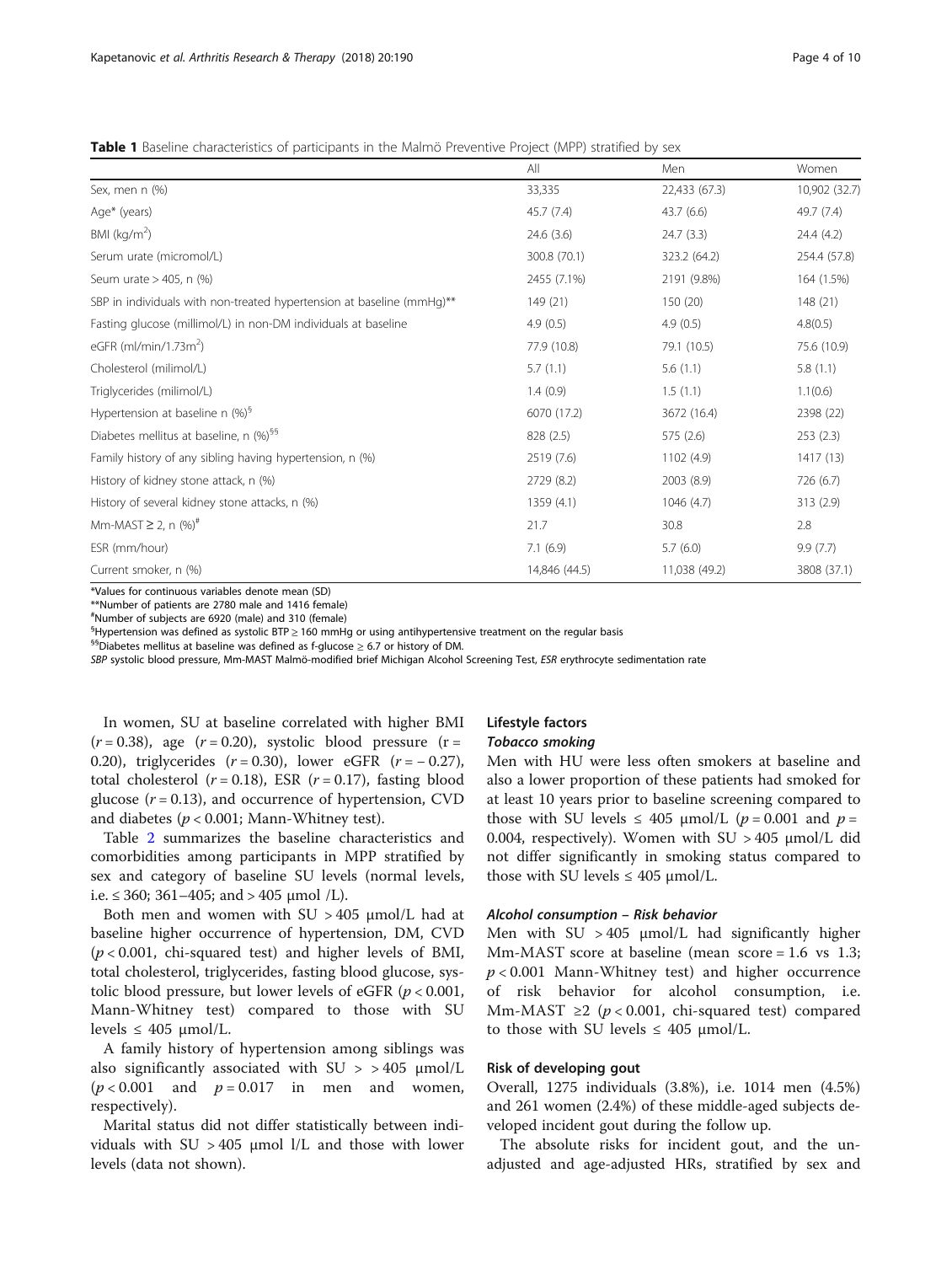<span id="page-4-0"></span>

|              | <b>&gt;----&gt; ハリン・フ・コーン・コーンリーフ・コース ハリンハ・コンリス・フ・コール リー・ニリハスロー</b> |                |               |                                                                                                                                                                                                                                                                                                 |                                                 |           |                                                        | ר המוני המוני המוני המוני המוני המוני המוני המוני המוני המוני המוני המוני המוני המוני המוני המוני המוני המוני ה<br>מוני המוני המוני המוני המוני המוני המוני המוני המוני המוני המוני המוני המוני המוני המוני המוני המוני המוני המ |                                              |                        |                        |                                                |                          |                       |                                  |
|--------------|--------------------------------------------------------------------|----------------|---------------|-------------------------------------------------------------------------------------------------------------------------------------------------------------------------------------------------------------------------------------------------------------------------------------------------|-------------------------------------------------|-----------|--------------------------------------------------------|----------------------------------------------------------------------------------------------------------------------------------------------------------------------------------------------------------------------------------|----------------------------------------------|------------------------|------------------------|------------------------------------------------|--------------------------|-----------------------|----------------------------------|
|              | SU at baseline Age at<br>persons)                                  | (years)        | BMI           | (µmol/L) (n of baseline (kg/m2) pressure (pts not<br>hypertension #<br>Systolic blood<br>treated for<br>(mmHg)                                                                                                                                                                                  | (ml/min/ (mmol/L)<br>1.73m <sup>2</sup><br>eGFR |           | s-cholesterol s-triglycerides Hypertension<br>(mm o/L) | n (%)                                                                                                                                                                                                                            | hypertension; n (%)<br>Sibling with<br>n (%) | S                      | n (%)<br>$\geq$        | Kidney stone Mm-MAST<br>attacks ever;<br>n (%) | $\geq 2^{*5}$ ; n<br>(%) | (mm/h)<br>ESR         | Smoking at<br>baseline<br>(n, %) |
| Men          | Men with available SU at baseline                                  |                |               |                                                                                                                                                                                                                                                                                                 |                                                 |           |                                                        |                                                                                                                                                                                                                                  |                                              |                        |                        |                                                |                          |                       |                                  |
| $n = 22,433$ | $n = 16,824$<br>≤360                                               | 43.6<br>(6.5)  | 24.2<br>(3.1) | 129 (15.5)                                                                                                                                                                                                                                                                                      | (10.3)<br>80.0                                  | 5.6 (1.1) | 1.4(0.8)                                               | 2287 (13.6)                                                                                                                                                                                                                      | 739 (4.4)                                    | $rac{8}{(1.8)}$        | 398<br>(2.4)           | 1461 (8.7)                                     | 4858 (28.9)              |                       | 5.7 (6.0) 8688 (51.6)            |
|              | $n = 3353$<br>361-405                                              | 43.8<br>(6.6)  | 25.7<br>(3.3) | 132 (16.2)                                                                                                                                                                                                                                                                                      | 77.0<br>(10.5)                                  | 5.7 (1.2) | 1.7(1.2)                                               | 712 (21.2)                                                                                                                                                                                                                       | 181 (5.4)                                    | (2.5)<br>83            | $90$<br>$(2.7)$        | 305 (9.1)                                      | 1181(35.2)               |                       | $5.7(5.4)$ 1463(43.6)            |
|              | $n = 2191$<br>>405                                                 | 44.5<br>(7.0)  | 26.9          | 134(16.6)                                                                                                                                                                                                                                                                                       | 75.7<br>(11.0                                   | 5.8 (1.1) | 2.1(1.8)                                               | 662 (30.2)                                                                                                                                                                                                                       | 177(8.1)                                     | (3.8)<br>84            | (3.9)<br>86            | 203 (10.6)                                     | 867 (39.6)               | 6.4(6.6)              | 861 (39.3)                       |
| Women        | Women with available SU at baseline                                |                |               |                                                                                                                                                                                                                                                                                                 |                                                 |           |                                                        |                                                                                                                                                                                                                                  |                                              |                        |                        |                                                |                          |                       |                                  |
| $n = 10,902$ | $n = 10,357$<br>≤360                                               | 49.5<br>(7.5)  | 24.2<br>(4.0) | 126 (17.6)                                                                                                                                                                                                                                                                                      | (10.8)<br>75.9                                  | 5.8 (1.1) | 1.1 (0.5)                                              | 2130 (20.6)                                                                                                                                                                                                                      | 1323 (12.8)                                  | 326<br>(3.1)           | $\frac{209}{(2)}$      | 675 (6.5)                                      | 299 (2.9)                |                       | $9.7(7.5)$ 3636 (35.1)           |
|              | $361 - 405$<br>$n = 327$                                           | 53 (4.8)       | 29.0<br>(5.6) | 136 (20.0)                                                                                                                                                                                                                                                                                      | (10.1)<br>70.2                                  | 6.4 (1.1) | 1.7(0.4)                                               | 173 (52.9)                                                                                                                                                                                                                       | 56 (17.1)                                    | 23<br>(7.0)            | (8.3)<br>27            | 33 (10.1)                                      | $* *$                    | 13.4<br>(9.8)         | 105(32.1)                        |
|              | $n = 164$<br>$>405$                                                | 53.1(4.6) 29.3 | (5.3)         | 137 (18.2)                                                                                                                                                                                                                                                                                      | (14.6)<br>67.9                                  | 6.4 (1.1) | $(1.1)$ $(0.1)$                                        | 81 (49.4)                                                                                                                                                                                                                        | 33 (20.1)                                    | (9.1)<br>$\frac{1}{2}$ | (9.8)<br>$\frac{1}{2}$ | 15(9.1)                                        | $* *$                    | $14.5(9.3)$ 53 (32.3) |                                  |
|              | ** Calculations were not performed due to few observations         |                |               | #Number of subjects with missing information were in different groups of SU were in men 13/2/2 and in women 434/11/5<br>SNumber of subjects with missing information were in different groups of SU were in men 2521/314/201<br>*Mm-MAST = Malmö modified brief Michigan Alcohol Screening Test |                                                 |           |                                                        |                                                                                                                                                                                                                                  |                                              |                        |                        |                                                |                          |                       |                                  |

Table 2 Baseline characteristics and comorbidities among participants in MPP stratified by sex and SU levels Table 2 Baseline characteristics and comorbidities among participants in MPP stratified by sex and SU levels SNumber of subjects with missing information were in different groups of SU were in men 2521/314/201<br>*MPP* Malmö Preventive Project, SU serum urate, *BMI* body mass index, eGFR estimated glomerular filtration rate, CVD car MPP Malmö Preventive Project, SU serum urate, BMI body mass index, eGFR estimated glomerular filtration rate, CVD cardiovascular disease, DM diabetes mellitus, Mm-MAST Malmö-modified brief Michigan Alcohol Screening Test, ESR erythrocyte sedimentation rate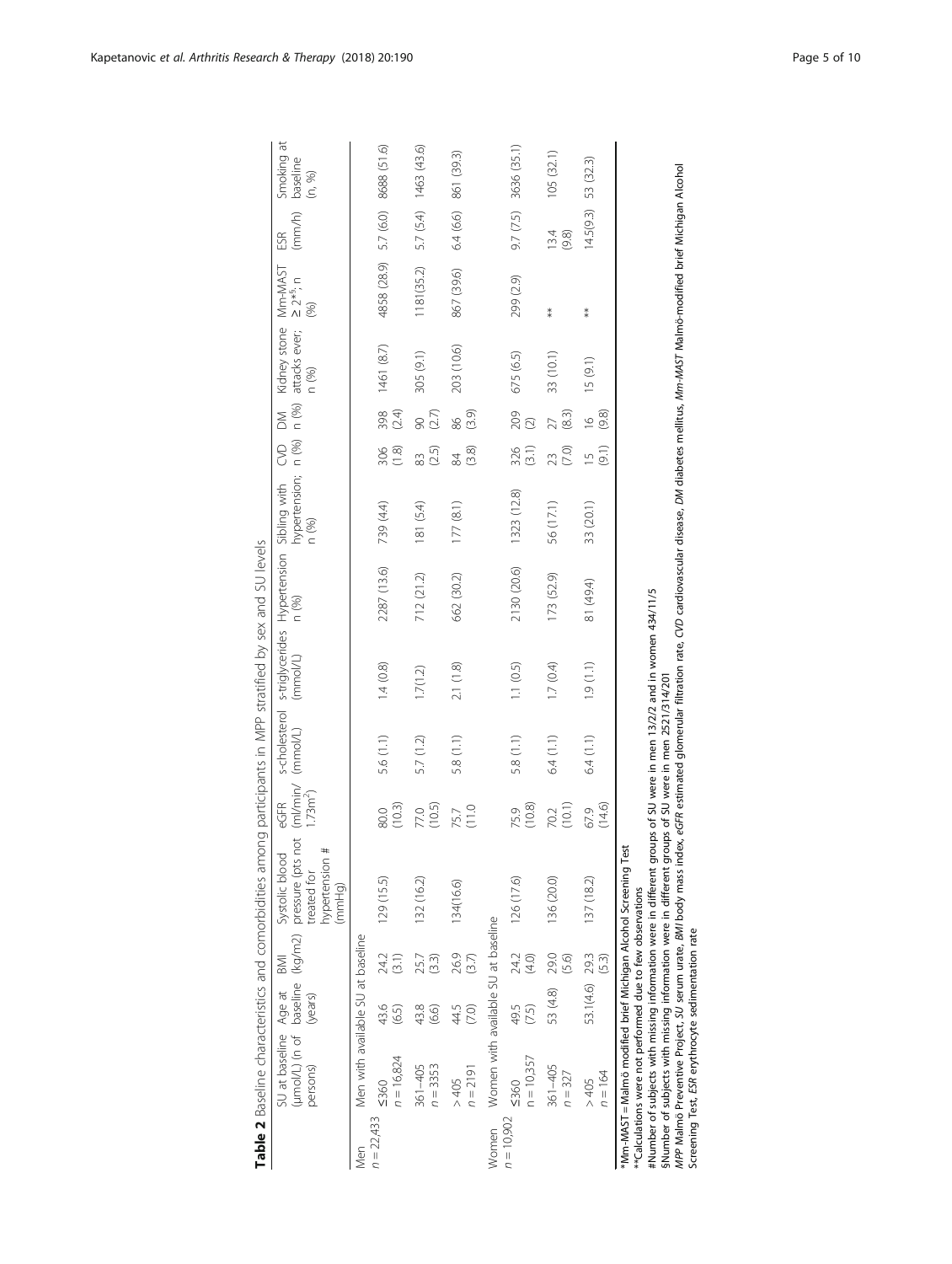baseline SU levels over the whole period of follow-up, are displayed in Table 3. Incidence rates and absolute risks increased substantially and progressively with increasing baseline SU levels. In the group with HU  $(>405 \mu \text{mol/L})$  at baseline the corresponding absolute risks were 13.3% (95% CI: 12.2–14.8) in men and 17.7% (95% CI: 12.4–24.6) in women, respectively.

Since identifying a first-time gout diagnosis up to 1998 was based only on diagnosis given in inpatient care (probably more severe disease events) in contrast to the period after 1998 until end of study, when it was based on all visits to physician in the healthcare system, incidence rates and HRs are also presented by these two time periods (Table [4\)](#page-6-0). In the first time period incidence rates and HRs (for men) were substantially lower compared to the second period. During both time periods there was a progressive increase in risk for being diagnosed with gout with higher baseline SU levels in both men and women. In the latter period this resulted in an age-adjusted increased risk in women of 4.4 (95% CI: 2.9–6.7; SU 361–405 vs  $\leq$  360  $\mu$ mol/L) to 13.1 (95% CI: 8.8–19.4; SU > 405 vs  $\leq$  360  $\mu$ mol/L) and in men of 2.7 (95% CI: 2.3–3.2; SU 361–405 vs ≤ 360) to 6.4 (95% CI: 5.6–7.5; SU > 405 vs  $\leq$  360  $\mu$ mol/L). In this latter period there was a significant interaction between SU category and sex, with women having a significantly larger increase in HRs for incident gout compared to men with increasing SU levels categories ( $p < 0.001$ ).

#### **Discussion**

In the present prospective, observational study we report that the risk for incident gout over on average 28 years (mean follow-up 28.2 years and overall 936,826 person-years at risk) among middle-aged city residents was 3.8% (4.5% in men and 2.4% in women). The risk increased substantially with increasing levels of SU, and among individuals with HU the risk of being diagnosed with gout was 6- and 13-fold higher women in men and

There are no European, and only few American [\[1](#page-8-0), [15](#page-8-0), [22\]](#page-8-0) or non-Caucasian [[8,](#page-8-0) [23](#page-8-0)], population-based cohort studies on the association between SU and risk of incident gout. Our study has the longest total follow-up of all such studies and a high participation rate. Only a Taiwanese study [\[23\]](#page-8-0) is based on larger sample (but with a mean follow-up of only 7.2 years). Only the Framingham study [\[22](#page-8-0)] has a similar length of follow-up (based on 4427 subjects). Both these previous studies and ours have a balanced sex ratio and comparable mean age at baseline.

Comparison of risk for gout between these studies is possible only for subjects in the SU < 360 μmol/L category due to differences on categorization (i.e. quartiles or fixed other cutoff values) of SU in the different studies. In this subgroup, similar incidence rates as in our study where reported in a meta-analyses (including the above studies, 80 cases/100,000 person-years at risk) [\[24\]](#page-9-0). In the Framingham study, which had a similar length of follow-up as our study, the incidence rates were twice as high in men (195 cases/100,000 person-years at risk), but similar in women (103 cases/100,000 person-years at risk) compared to our results [[22](#page-8-0)].

Another difference between studies relates to sex differences in the risk increase for incident gout with increasing baseline SU levels, where both the Taiwanese and the Framingham study showed a higher increase in men, whereas we showed the opposite. In analogy with this, the cumulative risk in those with baseline HU was comparable for men in the MPP and the Framingham study (15 vs 13%) but higher in the MPP for women (20 vs 6%).

Taken together, our results, in accordance with those of other studies, show that SU levels are strongly, and to a similar degree, associated with incident gout. Possible

Table 3 Incidence per 100,000 person years (p-yrs) at risk for developing incident gout in men and women by different levels of SU at baseline screening

| No of individuals by sex<br>and s-UA | SU at baseline (µmol/L) | Incident gout (n) | Person-years at risk | Incidence (95% CI) per 100,000<br>person-years at risk | Absolute risk (%)*  |
|--------------------------------------|-------------------------|-------------------|----------------------|--------------------------------------------------------|---------------------|
| Men $(n = 22,368)$                   |                         |                   |                      |                                                        |                     |
| 16,824                               | $\leq$ 360              | 447               | 493.612              | 90 (82.2-99)                                           | $2.7(2.4-2.9)$      |
| 3353                                 | $361 - 405$             | 227               | 95,408               | 238 (208.5-270.5)                                      | $6.8(6.0 - 7.7)$    |
| 2191                                 | >405                    | 292               | 58.094               | 527.4 (471.4-588.1)                                    | $13.3(12.0 - 14.8)$ |
| Women $(n = 10,902)$                 |                         |                   |                      |                                                        |                     |
| 10,357                               | $\leq 360$              | 200               | 278.493              | 70.6 (61.2-81.1)                                       | $1.9(1.7-2.2)$      |
| 327                                  | $361 - 405$             | 25                | 7655                 | 340.9 (224.6-496)                                      | $7.6(5.1-10.9)$     |
| 164                                  | >405                    | 29                | 3564                 | 828.6 (566.7-1170)                                     | $17.7(12.4 - 24.6)$ |

\*Mean follow-up (SD) for men 29.9 (8.7); 29.3 (8.9); and 27.9 (9.4); and for women 27.5 (7.3); 24.2 (7.5); and 23.5 (8.1) years

\*SU levels were missing in two men and one woman, which explains the difference in number of incident gout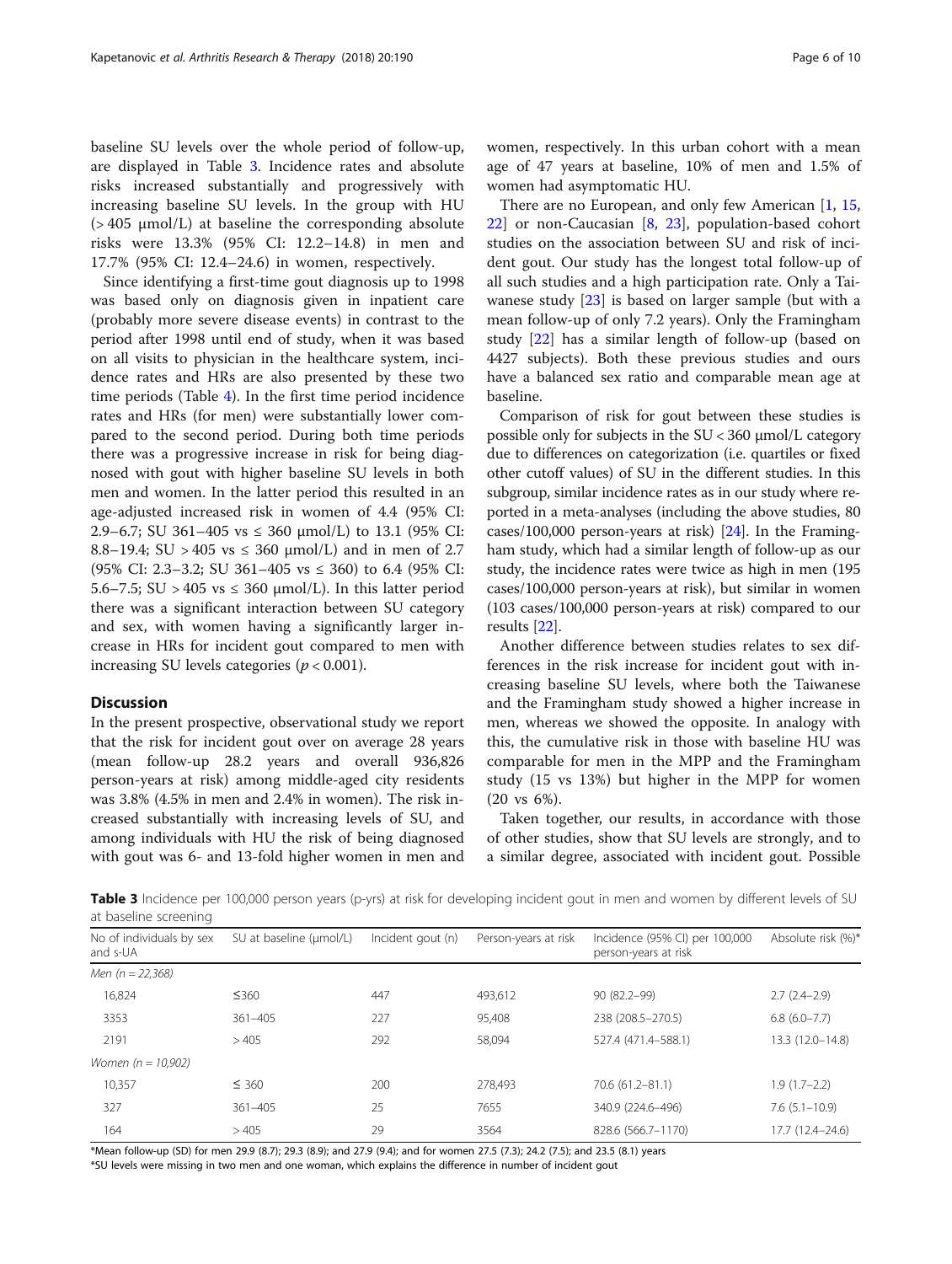|                                   |                                                             |         |                    |                                    |                            |          |                                                 | screening. Results are presented separately for the two time periods; (a) baseline screening until 1998; and (b) from 1998 to end of study period |                                          |                  |
|-----------------------------------|-------------------------------------------------------------|---------|--------------------|------------------------------------|----------------------------|----------|-------------------------------------------------|---------------------------------------------------------------------------------------------------------------------------------------------------|------------------------------------------|------------------|
|                                   | SU at baseline, Time period from baseline screening to 1998 |         |                    |                                    |                            |          | Time period from 1998 to end of study           |                                                                                                                                                   |                                          |                  |
| J/Jour.                           | Incident gout (n) Person-years Inc. (95% CI)*               | at risk |                    | <b>HR</b> unadjusted<br>$(95%$ CI) | HR age adjusted<br>(95%Cl) | qout (n) | Incident Person-years Inc. (95% CI)*<br>at risk |                                                                                                                                                   | HR un-adjusted HR age adjusted<br>(95%C) | (95%C)           |
| Men                               |                                                             |         |                    |                                    |                            |          |                                                 |                                                                                                                                                   |                                          |                  |
| $\leq 360$                        |                                                             | 322,368 | $2.5(1.1-4.9)$     |                                    |                            | 447      | 188,039                                         | 237.7 (216.2-260.8)                                                                                                                               |                                          |                  |
| 361-405                           |                                                             | 63,617  | $1.0(4.4 - 22.7)$  | 4.4 (1.6-12.2)                     | 4.4 (1.6-12.2)             | 227      | 35,336                                          | 642.4 (561.5-731.67)                                                                                                                              | $2.7 (2.3 - 3.2)$                        | $2.7(2.3 - 3.2)$ |
| >405                              |                                                             | 41,172  | 75.3 (51.2-106.9)  | 30.2 (13.9-65.8)                   | 28.6 (13.1-62.3)           | 292      | 19,714                                          | 1481 (1316-1661)                                                                                                                                  | $6.5 (5.6 - 7.5)$                        | 6.4 (5.6–7.5)    |
| Women                             |                                                             |         |                    |                                    |                            |          |                                                 |                                                                                                                                                   |                                          |                  |
| $\leq 360$                        |                                                             | 143,968 | $0.7(0.009 - 0.4)$ | n.a.                               | n.a.                       | 200      | 137,282                                         | 145.7 (126.2-167.3)                                                                                                                               |                                          |                  |
| 361-405                           |                                                             | 4026    | 49.7 (5.6-179.3)   | n.a.                               | na.                        | 25       | 3735                                            | 669.3 (433.1-981.1)                                                                                                                               | $4.7(3.1 - 7.2)$                         | 4.4 (2.9-6.7)    |
| > 405                             |                                                             | 2048    | 146.5 (29.5-428)   | n.a.                               | ₫.                         | 29       | 1589                                            | 1825 (1222-2621)                                                                                                                                  | 14.0 (9.4-20.6)                          | 13.1 (8.8-19.4)  |
| *Per 100,000 person-years at risk |                                                             |         |                    |                                    |                            |          |                                                 |                                                                                                                                                   |                                          |                  |

<span id="page-6-0"></span>

| í<br>$\overline{ }$<br>l<br>j                                                                                                                                                        |                                                                                                                                     |
|--------------------------------------------------------------------------------------------------------------------------------------------------------------------------------------|-------------------------------------------------------------------------------------------------------------------------------------|
| and bazard ratios (HRs) for developing incident gout in men and women by different levels of urate at baseline bealthor .                                                            |                                                                                                                                     |
| ゴニュニリング ファイン                                                                                                                                                                         |                                                                                                                                     |
|                                                                                                                                                                                      |                                                                                                                                     |
| ラリココ                                                                                                                                                                                 |                                                                                                                                     |
|                                                                                                                                                                                      |                                                                                                                                     |
|                                                                                                                                                                                      | $\frac{5}{2}$                                                                                                                       |
|                                                                                                                                                                                      | white the first of the deck coor seeking                                                                                            |
|                                                                                                                                                                                      | うりり                                                                                                                                 |
|                                                                                                                                                                                      | うろころ こうこう                                                                                                                           |
|                                                                                                                                                                                      |                                                                                                                                     |
|                                                                                                                                                                                      |                                                                                                                                     |
|                                                                                                                                                                                      |                                                                                                                                     |
|                                                                                                                                                                                      | Ĵ                                                                                                                                   |
|                                                                                                                                                                                      | - 1000                                                                                                                              |
|                                                                                                                                                                                      |                                                                                                                                     |
|                                                                                                                                                                                      | Š<br>ì                                                                                                                              |
|                                                                                                                                                                                      | こう ダニミニノラ ソニリウコード                                                                                                                   |
|                                                                                                                                                                                      |                                                                                                                                     |
|                                                                                                                                                                                      |                                                                                                                                     |
|                                                                                                                                                                                      | しょくりこうしゃく こうご こうこうりょくろう<br>$\overline{\phantom{a}}$                                                                                 |
|                                                                                                                                                                                      |                                                                                                                                     |
| $\frac{1}{2}$                                                                                                                                                                        |                                                                                                                                     |
| )<br>5<br>5                                                                                                                                                                          | ξ                                                                                                                                   |
| j                                                                                                                                                                                    |                                                                                                                                     |
|                                                                                                                                                                                      |                                                                                                                                     |
|                                                                                                                                                                                      | j<br>י<br>ו                                                                                                                         |
|                                                                                                                                                                                      | (<br>⊂<br>ì<br>í                                                                                                                    |
|                                                                                                                                                                                      |                                                                                                                                     |
|                                                                                                                                                                                      |                                                                                                                                     |
| ֧֦֦֦֦֧֧֧֧֧֦֧֦֧֧֦֧ׅ֧֧֧֧֧֧֧֧֚֚֚֚֚֚֚֚֚֚֚֚֚֚֚֚֚֚֚֚֚֚֚֚֝֝֝֝֝֝֝֓֝֓֝֓֝֓֝֓֜֝֬֝֓֝֬֝֬֝֬֝֝֝<br>֧֧֧ׅ֧֧֧֧֧ׅׅ֧֧ׅ֧֧֧֧֧֧ׅ֧֧֧֧ׅ֧֧֧֧֧֧֦֧֛֧֛֛֛֛֧֛֛֛֧֛֛֛֛֛֛֛֛֛֛֛֛֛֚֚֚֚֚֚֚֚֚֚֚֚֚֚֚֚֚֚֚֚֚֚֝֘֜֝֝֘֜֜֜֜֜<br>J | l<br>٢                                                                                                                              |
|                                                                                                                                                                                      | ֦֧ׅ֧ׅ֦֧ׅ֧ׅ֧ׅ֧ׅ֧ׅ֧֧֧ׅ֧ׅ֧֧֧ׅ֧ׅ֧֧֧ׅ֧֧֧ׅ֧֧֧֧֧֧֧֧֧֚֚֚֚֚֚֚֚֚֚֚֚֚֚֚֚֚֚֚֚֚֚֚֚֚֚֚֚֚֡֝֓֡֓֓֡֜֓֓֡֓֓֡֜֓֡֬֜֓֓֡֬֓֜֓֓֓֜֝֓֝֬֝֬<br>֧֧ׅ֧֪֧֧֪֧֛֛֛֜֜֜֜֜֜ |
|                                                                                                                                                                                      |                                                                                                                                     |
|                                                                                                                                                                                      |                                                                                                                                     |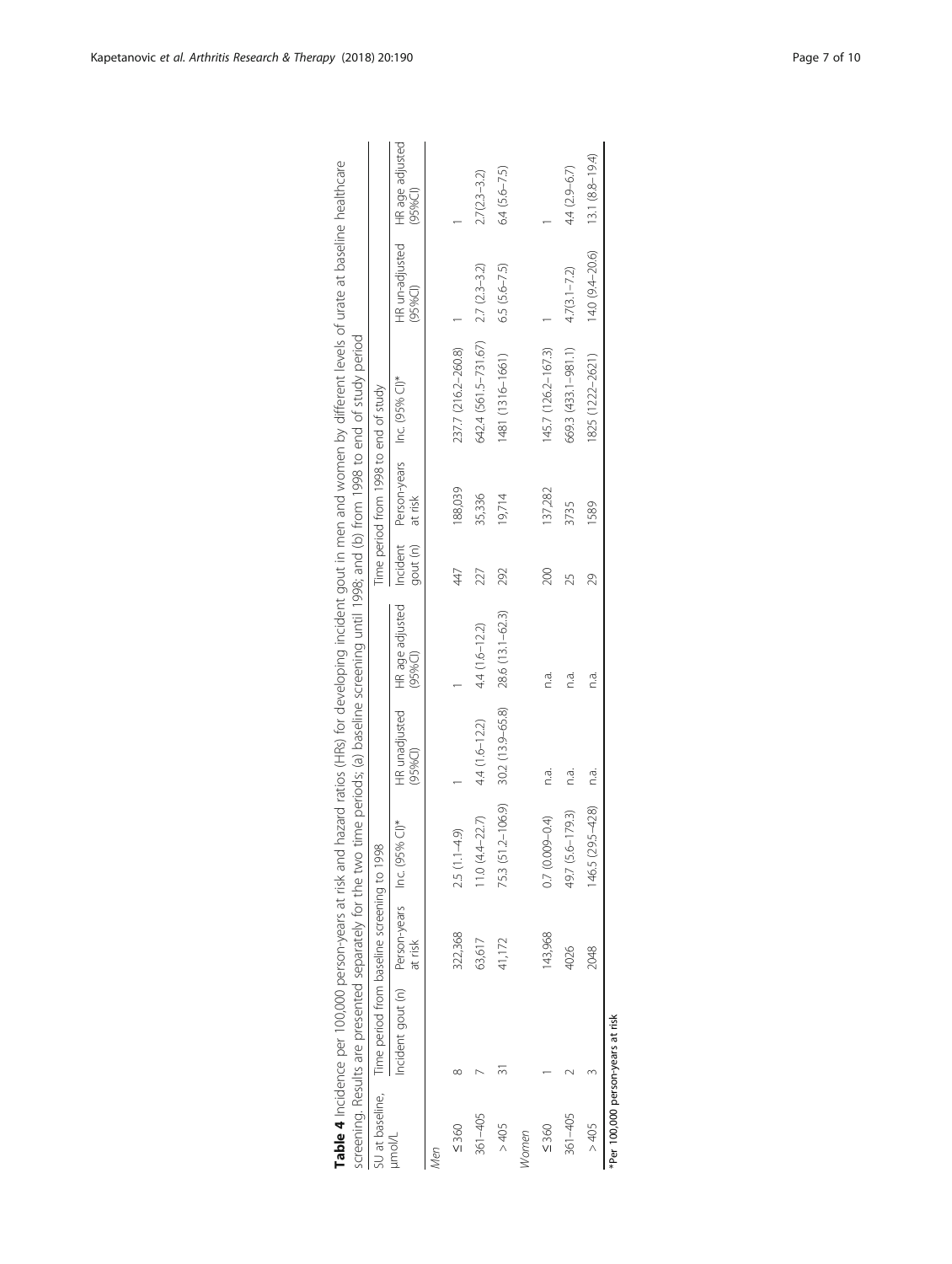explanations for the modest difference in incidence and effect of sex on risk for gout with higher baseline SU between studies could be differences between populations with regard to genetics, comorbidities, lifestyle, or other exposures.

We also observed positive cross-sectional associations for both men and women between SU levels at baseline and systolic blood pressure and hypertension, BMI, fasting blood glucose, total cholesterol and triglyceride levels. SU levels were significantly higher in individuals with impaired kidney function determined by eGFR in both sexes. The lowest mean eGFR was observed in both men and women with the highest SU levels. These studies are largely in accordance with previous publications [\[24](#page-9-0)–[29](#page-9-0)].

In a previously published meta-analysis, asymptomatic HU was associated with the development of hypertension independently of other traditional risk factors [\[24\]](#page-9-0). Furthermore, a recent Japanese study suggested that individuals with asymptomatic HU without other comorbidities were at an increased risk of developing cardiometabolic conditions such as hypertension, dyslipidemia, overweight/obesity, and chronic kidney disease, with a similar trend for development of DM [[25](#page-9-0)]. On the other hand, several of these comorbidities, such as obesity [[25,](#page-9-0) [26\]](#page-9-0) and kidney function [\[27,](#page-9-0) [28](#page-9-0)], have convincingly been shown to predict the risk of both HU and gout [\[13\]](#page-8-0). In addition, an association between higher number of ideal cardiovascular health metrics (such as no smoking status, lower BMI, physiological fasting blood glucose level, healthy diet, better physical activity, normal blood pressure) and lower risk of asymptomatic HU was reported in a large longitudinal, population-based study from China [\[29](#page-9-0)]. Interestingly, this association was stronger in women than in men [[29](#page-9-0)]. These results are in accordance with our observations and illustrate the close and complex relation between SU and these factors. Causality is not possible to conclude from epidemiological cohort studies as these and in studies using other techniques, i.e. Mendelian randomization, causality has been questioned for many of these associations [\[30,](#page-9-0) [31](#page-9-0)].

The association between alcohol overconsumption and gout is well-known [[32,](#page-9-0) [33](#page-9-0)]. Since MPP was initiated as a screening program for identifying subjects where prevention through lifestyle changes (including alcohol use) might improve long-term health outcomes, a validated questionnaire, i.e. Mm-MAST [\[18](#page-8-0)–[20\]](#page-8-0) was used in order to identify alcohol risk consumption. We confirmed a significant positive correlation between alcohol risk consumption behavior (Mm-MAST) in men and HU at baseline.

Gout and HU are common in patients with chronic kidney disease although to what extent HU is the cause, consequence, or both, is still unclear [\[31](#page-9-0), [34](#page-9-0)]. There is growing evidence that HU may potentially be involved in the initiation and progression of chronic kidney disease [[28](#page-9-0), [31,](#page-9-0) [34](#page-9-0)]. The inverse association between SU and eGFR at baseline was relatively strong in the MPP. In addition, men with increased levels of SU had significantly more often had nephrolitiasis. These results are in accordance with recently published data from a cohort study on approximately 240,000 healthy men where HU was independently associated with increased risk of kidney stones [[35](#page-9-0)]. In addition, a recent Swedish study reported a 60% increased risk for kidney stones in patients with gout [\[36\]](#page-9-0).

Another interesting observation in the present study is that SU levels at baseline correlated significantly with ESR, in particular in women. This association could possibly be confounded by BMI, which is known to be associated with low-grade inflammation [[37\]](#page-9-0). On the other hand, other results support an association between SU and inflammation adjusting for BMI [\[37](#page-9-0)–[40](#page-9-0)].

In the present study, we have deliberately focused on describing the risk for incident gout by different levels of SU and avoided analyzing the effect of other possible predictors, or adjusting for such. The temporal and causal relations between several of such factors and SU are complex and in some cases, as for example kidney function, possibly bi-directional. This is a challenge when attributing risk to individual factors/markers using traditional techniques for cohort analyses. Methods using, for example using Mendelian randomization based on genetic data, may be more suitable for this purpose [\[41](#page-9-0)]. However, there is a scarcity of large long-term studies determining the absolute risk for incident gout diagnosis in relation to levels of SU. Our report adds important information on this topic.

Other strengths of this study include its long follow-up time, high participation rate, the large sample size comprising over 33,000 healthy individuals from the same urban area, and the extent of data collection at baseline on several factors and comorbidities possibly associated with both HU and the development of gout.

There are also some important limitations of our study; first, no primary healthcare data were available from the time point of baseline screening and 1998. On the other hand, due to the expected increasing frequency of gout attacks in most patients over time and the documented low use of and adherence to ULT in southern Sweden [[42](#page-9-0)], the vast majority of patients diagnosed with their first gout attack before 1998, are expected to seek healthcare help again and hence be identified as patients with gout at later time points. Second, we did not assess the proportion receiving ULT, but do not think this substantially affects our results, since there were no written initiatives to act upon notification of HU at the time for screening and the use of ULT has continued to be relatively low in this catchment area up through 2012 [\[42](#page-9-0)].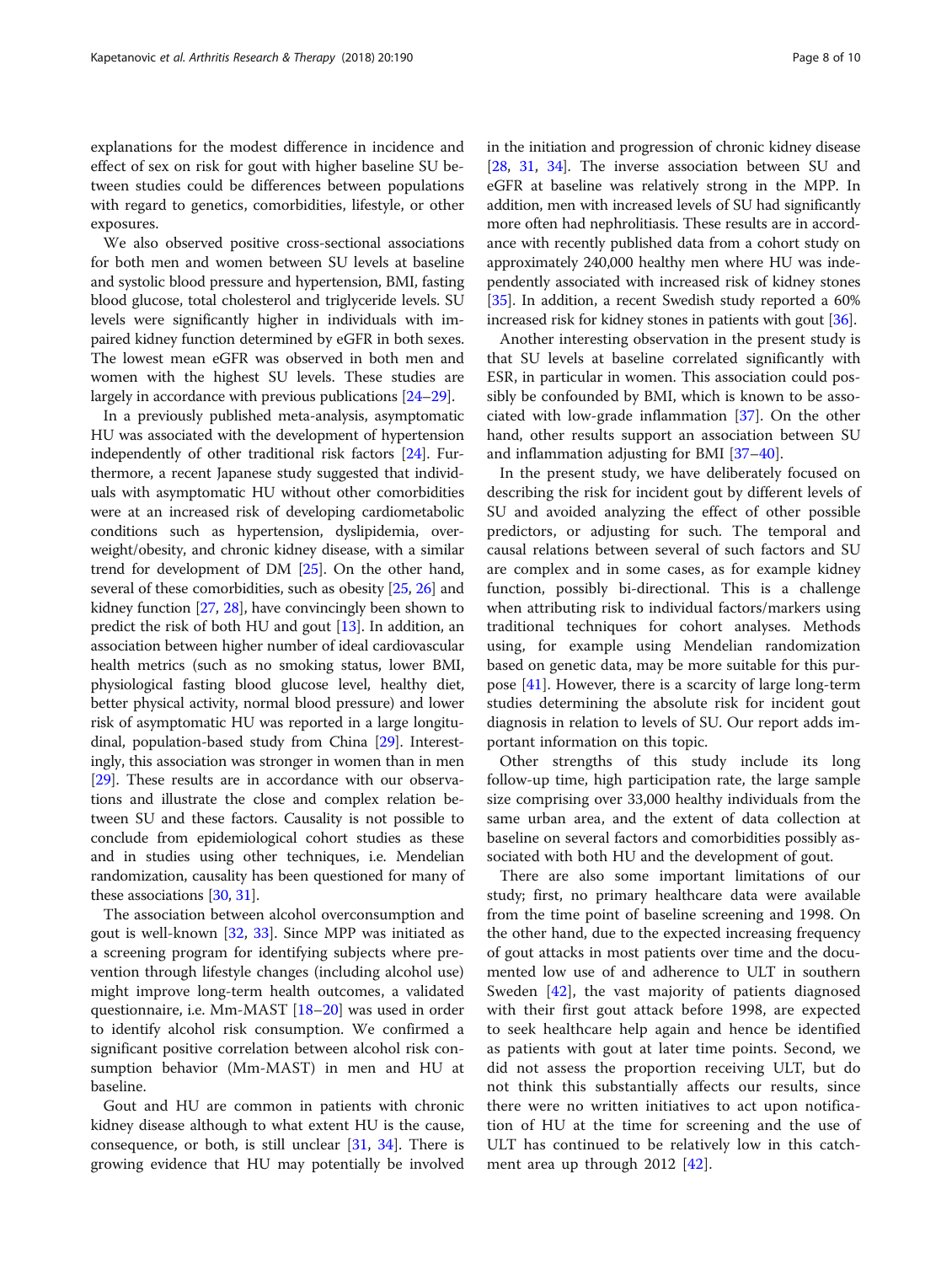# <span id="page-8-0"></span>Conclusions

Asymptomatic HU is common among healthy middle-aged individuals and is associated with an increased risk for incident gout in both sexes. In contrast to previous studies the risk to develop clinical gout at comparable SU values was found to be higher in women than in men. The close association between HU and several common comorbidities such as CVD, kidney disease, and hypertension, emphasizes the need to establish their causal relationships and whether ULT can decrease the risk for these comorbidities. To address these questions other types of designs such as randomized controlled trials (RCTs) and cohort studies using Mendelian randomization based on genetic markers of HU, will be crucial.

#### Abbreviations

BMI: Body mass index; CI: Confidence interval; CVD: Cardiovascular disease; DM: Diabetes mellitus; eGFR: Estimated glomerular filtration rate; ESR: Erythrocyte sedimentation ratio; HR: Hazard ratio; HU: Hyperuricemia; ICD10: International Classification of Diseases version 10; Mm-MAST: Malmö-modified brief Michigan Alcohol Screening Test; MPP: Malmö Preventive Project; SHR: Skåne Healthcare Register; SU: Serum urate level; ULT: Urate-lowering therapy

#### Acknowledgements

The authors thank to biostatistician Jan-Åke Nilsson for his skillful help with the statistical calculations.

#### Funding

This study was supported by grants from the Swedish Rheumatism Association, Alfred Österlund's Foundation, Greta and Johan Kock's Foundation, Anna-Greta Crafoord Foundation and Professor Nanna Svartz Foundation.

#### Availability of data and materials

Please contact author for data request.

#### Authors' contributions

The study was conceived by MCK and LJ. All authors have interpreted the results. MCK drafted the manuscript, and PN, CT, ND, ME and LJ have revised it for important intellectual content. All authors read and approved the final manuscript.

#### Ethics approval and consent to participate

The ethical approval was obtained from the Regional Ethics Committee at Lund University (Dnr 85/2004).

#### Consent for publication

Not applicable.

#### Competing interests

The authors declare that they have no competing interests.

# Publisher's Note

Springer Nature remains neutral with regard to jurisdictional claims in published maps and institutional affiliations.

#### Author details

<sup>1</sup>Department of Clinical Sciences Lund, Section of Rheumatology, Lund University and Skåne University Hospital, Kioskgatan 5, SE-221 85 Lund, Sweden. <sup>2</sup> Department of Clinical Sciences, Lund University, Malmö, Sweden.<br><sup>3</sup> Department of Emergency and Internal Medicine, Skåne University Hespita <sup>3</sup>Department of Emergency and Internal Medicine, Skåne University Hospital, Malmö, Sweden. <sup>4</sup> Department of Clinical Sciences, Malmö, Lunds University and Skåne University Hospital, Malmö, Sweden. <sup>5</sup>Clinical Epidemiology Unit, Orthopaedics, Department of Clinical Sciences, Lund University, Lund, Sweden. <sup>6</sup>Department of Medicine, University of Auckland, Auckland, New Zealand. <sup>7</sup>Department of Rheumatology and Inflammation Research, Sahlgrenska Academy at University of Gothenburg, Gothenburg, Sweden.

Received: 5 June 2018 Accepted: 6 August 2018 Published online: 29 August 2018

#### References

- 1. Campion EW, Glynn RJ, DeLabry LO. Asymptomatic hyperuricemia. Risks and consequences in the normative aging study. Am J Med. 1987;82:421–6.
- 2. Mikuls TR, Farrar JT, Bilker WB, Fernandes S, Schumacher HR Jr, Saag KG. Gout epidemiology: results from the UK general practice research database 1990-1999. Ann Rheum Dis. 2005;64(2):267–72.
- 3. Zhu Y, Pandya BJ, Choi HK. Prevalence of gout and hyperuricemia in the US general population: the National Health and nutrition examination survey 2007-2008. Arthritis Rheum. 2011;63(10):3136–41.
- 4. Lin KC, Lin HY, Chou P. Community based epidemiological study on hyperuricemia and gout in kin-Hu. Kinmen J Rheumatol. 2000;27(4):1045–50.
- 5. Smith E, Hoy D, Cross M, Merriman TR, Vos T, Buchbinder R, Woolf A, March L. The global burden of gout: estimates from the global burden of disease 2010 study. Ann Rheum Dis. 2014;73(8):1470–6.
- 6. Kuo C, Grainge MJ, Zhang W, et al. Global epidemiology of gout: prevalence, incidence and risk factors. Nat Publ Gr. 2015;(Box 1):1–14.
- 7. Liu R, Han C, Wu D, Xia X, Gu J, Guan H, Shan Z, Teng W. Prevalence of Hyperuricemia and gout in mainland China from 2000 to 2014: a systematic review and meta-analysis. Biomed Res Int. 2015;2015:762820.
- 8. Duskin-Bitan H, Cohen E, Goldberg E, Shochat T, Levi A, Garty M, Krause I. The degree of asymptomatic hyperuricemia and the risk of gout. A retrospective analysis of a large cohort. Clin Rheumatol. 2014;33:549–53.
- 9. Shiozawa A, Szabo SM, Bolzani A, Cheung A, Choi HK. Serum uric acid and the risk of incident and recurrent gout: a systematic review. J Rheumatol. 2017;44(3):388–96.
- 10. Loeb JN. The influence of temperature on the solubility of monosodium urate. Arthritis Rheum. 1972;15(2):189–92.
- 11. Dehlin M, Drivelegka P, Sigurdardottir V, Svärd A, Jacobsson L. Incidence and prevalence of gout in western Sweden. 2016. Arthritis Res Ther. 2016; 18:164.
- 12. Kapetanovic MC, Adel M, Turkiewicz, Noegi T, Saxne T, Jacobsson L, Englund M. Prevalence and incidence of gout in southern Sweden from the socioeconomic perspective. RMD Open. 2016;2(2):e00032.
- 13. Johnson RJ. Why focus on uric acid? Curr Med Res Opin. 2015;31(Suppl 2):3–7.
- 14. Stamp L, Dalbeth N. Urate-lowering therapy for asymptomatic hyperuricaemia: a need for caution. Semin Arthritis Rheum. 2017 Feb;46(4): 457–64.
- 15. Dalbeth N, Phipps-Green A, Frampton C, Neogi T, Taylor WJ, Merriman TR. Relationship between serum urate concentration and clinically evident incident gout: an individual participant data analysis. Ann Rheum Dis. 2018 Jul;77(7):1048–52.
- 16. Berglund G, Nilsson P, Nilsson J-A, et al. Long-term outcome of the Malmö preventive project. Total mortality and cardiovascular morbidity. J Intern Med. 2000;244:19–29.
- 17. Grubb A, Sterner G, Nyman U. Revised equations for estimating glomerular filtration rate based on the Lund-Malmö study cohort. Scand J Clin Lab Invest. 2011;71(3):232–9.
- 18. Fex G, Kristenson H, Trell E. Correlations of serum lipids and lipoproteins with gammaglutamyltransferase and attitude to alcohol consumption. Ann Clin Biochem. 1982;19:345–9.
- 19. Trell E. Community-based preventive medical department for individual risk factor assessment and intervention in an urban population. Prev Med. 1983; 12:397–402.
- 20. Kristenson H, Trell E. Indicators of alcohol consumption: comparisons between a questionnaire (mm-MAST), interviews and serum gammaglutamyl transferase (GGT) in a health survey of middle-aged males. Br J Addict. 1982;77(3):297–304.
- 21. Statistics Sweden. The Swedish population and housing census (folkoch bostadsräkningen) 1965-1990. Available at [https://www.scb.se/sv\\_/](https://www.scb.se/sv_/Hitta-statistik/Historisk-statistik/Digitaliserat%2D%2D-Statistik-efter-serie/Sveriges-officiella-statistik-SOS-utg-1912-/Folk%2D%2Doch-bostadsrakningarna-1860-1990/) [Hitta-statistik/Historisk-statistik/Digitaliserat%2D%2D-Statistik-efter-serie/](https://www.scb.se/sv_/Hitta-statistik/Historisk-statistik/Digitaliserat%2D%2D-Statistik-efter-serie/Sveriges-officiella-statistik-SOS-utg-1912-/Folk%2D%2Doch-bostadsrakningarna-1860-1990/) [Sveriges-officiella-statistik-SOS-utg-1912-/Folk%2D%2Doch-bostadsrakning](https://www.scb.se/sv_/Hitta-statistik/Historisk-statistik/Digitaliserat%2D%2D-Statistik-efter-serie/Sveriges-officiella-statistik-SOS-utg-1912-/Folk%2D%2Doch-bostadsrakningarna-1860-1990/) [arna-1860-1990/](https://www.scb.se/sv_/Hitta-statistik/Historisk-statistik/Digitaliserat%2D%2D-Statistik-efter-serie/Sveriges-officiella-statistik-SOS-utg-1912-/Folk%2D%2Doch-bostadsrakningarna-1860-1990/). Accessed 26 Feb 2018.
- 22. Bhole V, de Vera M, Rahman MM, Krishnan E, Choi H. Epidemiology of gout in women: fifty-two-year follow-up of a prospective cohort. Arthritis Rheum. 2010;62(4):1069–76.
- 23. Chen JH, Yeh WT, Chuang SY, Wu YY, Pan WH. Gender-specific risk factors for incident gout: a prospective cohort study. Clin Rheumatol. 2012;31:239–45.